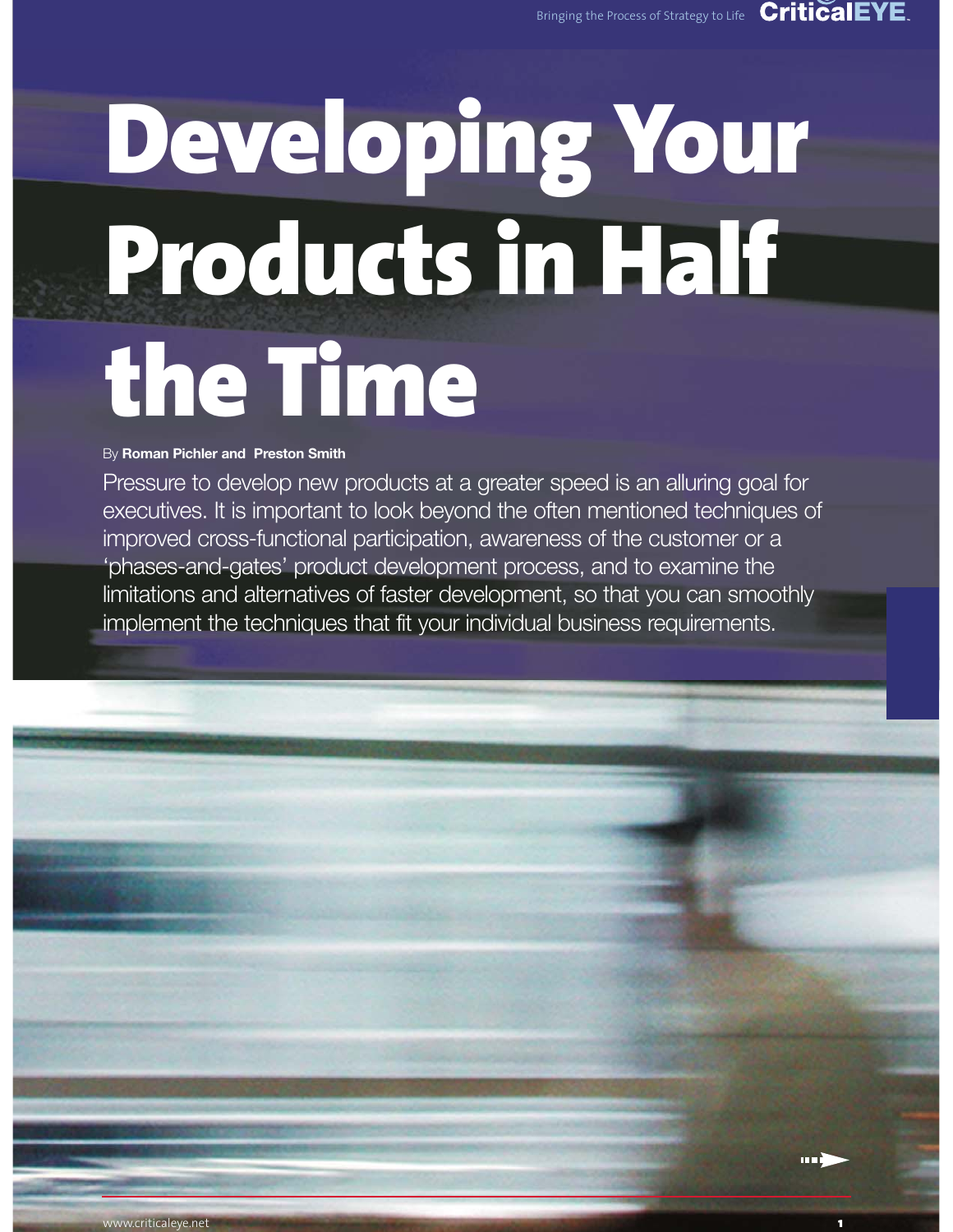# **CriticalEYE**

 $\left\{\begin{array}{c}\text{The-to-market' is valuable. The cost of delay (in pre-tax profit) may be less than 61,000 a day for minor projects, but is proved 61,000,000 per day for a major project.} \end{array}\right.$ delay (in pre-tax profit) may be less than €1,000 a day for minor projects, but can exceed €1,000,000 per day for a major project. Even before you commence a 'time-to-market' programme, you should calculate the cost of delay for each of your projects— as each project will differ from the next. With this programme you can invest wisely in opportunities that will speed up development. Alternatively, it can alert you to the need to conserve resources when appropriate.

#### **Speed?**

The first potential mistake executives make when initiating a 'cycle-time' programme is to be vague about the desired improvements that need to be achieved or more significantly how it relates to the overall business goals. This 'fuzzy' thinking (lack of clarity of desired aims) weakens achievement of the efficiencies required of the product development process.

There are inevitably different versions of 'speed' available for different types of implementation, and inevitably different tools and approaches. Below are some frequently used terms that denote different 'speeds' to market:

#### **Speed traps**

As you consider accelerating your product development, beware of pitfalls that have snared others.

First, do not equate speed with skipping steps of development. Although some steps may not

# DEFINITION

# Cross-functional participation

*although product development is often equated with R&D or engineering, vital aspects come from other departments,especially marketing and manufacturing but also finance, procurement, or legal. Unless these other players participate seamlessly, development is likely to stumble.*

contribute commensurate value and can be planned to be skipped, skipping steps simply because they are burdensome will lead to problems downstream. Somehow, many executives unwittingly send this message.

Second, many purveyors of product development tools suggest that a major benefit of their tool is speed. Such tools include a Webenabled product development process, computeraided design software, and videoconferencing.

#### TERMS REFERRING TO 'SPEED'

- **Straight-out Speed** pure speed. This is the most obvious option and can be important in high-tech markets where products become outmoded quickly
- **Reducing Schedule Variation** when products depend on hitting a certain deadline, such as a holiday or an annual trade show, predictability can be more important than pure speed
- **Increased Productivity** a good example of 'fuzzy' thinking, where executives couch 'a workharder message' in terms of a more palatable one, viz. 'time to market'
- **Avoiding Rework and Mistakes** although this can contribute uncertainty to the schedule, managing wasted resources is often the real objective
- **Schedule Discipline** many organisations do not want to accelerate development but instead would be content sticking to the schedule they have set
- **Reaching Short-Term Financial Goals** a focus on achieving next quarter's numbers, which does nothing to improve the business for succeeding quarters
- **Agility** this gives you the power to change direction quickly and smoothly, relatively late in a project, which can be of immense value in today's dynamic world

None of these examples is likely to fit your situation exactly, so use them only to start understanding your particular circumstances.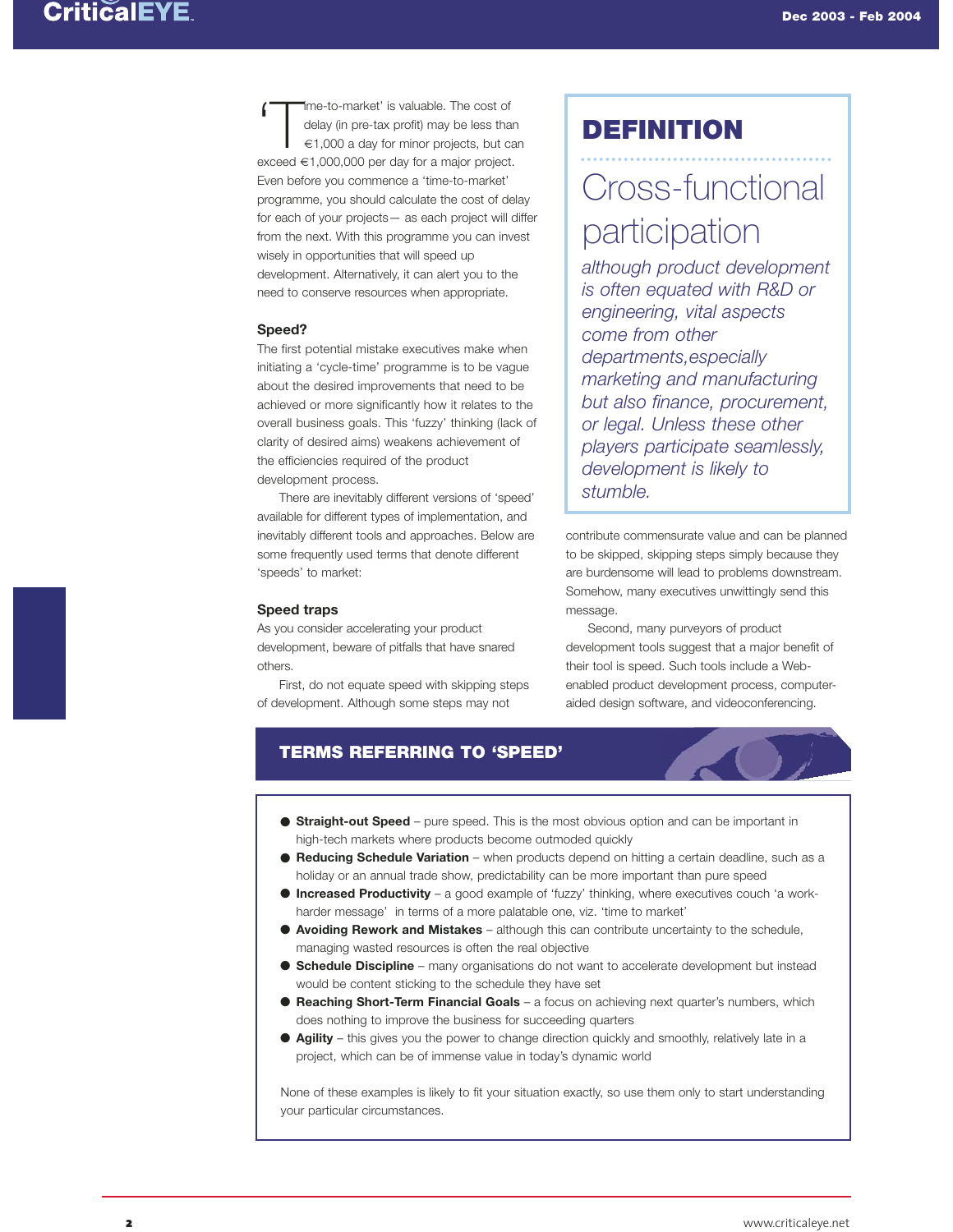### Bringing the Process of Strategy to Life **CriticalEYE**

## DEFINITION

# Phases-andgates product development process

*a common type of corporate development process in which phases of effort, such as concept development or validation testing, are followed by a 'gate' where management reviews work completed-to-date and approves entry to the next phase. Such gates provide management with a great deal of control, but they can also slow the process considerably.*

These tools, at best, are simply 'enablers' of effective product development practices. Unfortunately, you will have to start with the difficult work of re-designing your development process, reorganising teams to work effectively, providing

# …IF YOU CONCENTRATE ON SPEEDING UP YOUR COMMUNICATION AND DECISION LOOPS, YOU WILL INEVITABLY SPEED UP DEVELOPMENT. TODAY HOWEVER, THE TREND IS OFTEN IN THE OTHER DIRECTION…

strong customer feedback, and other items before the tools will contribute much.

Third, each product development project potentially offers two deliverables, the new product and improvements to your product development process. In the rush to get the product to market and then to move on to the next project, few companies realise the second deliverable. As a result, improving their time-to-market is limited to a stop-gap measure

on one project. In order to reduce cycle time sustainably, you must identify and apply the lessons learned from each previous project.

Fourth, because mistakes waste time, some companies aim their accelerated development efforts at eliminating mistakes by tightening their product development process progressively. Although this might eventually eliminate many mistakes, it also adds more baggage which slows things down. In the end, you must depend on the good judgement of your people, so this is where you should be placing your emphasis through programmes such as mentoring.

Lastly, when developing a technical product, most team members are likely to be engineers or scientists. Do not conclude that you should turn product development over to the engineers. Most of the delays do not occur in engineering but instead in the interfaces with other departments.

#### **Communication as a core capability**

If you dissect what happens in product development, you will find that, at its roots, it is simply thousands of decisions, each of which requires interactive communication to resolve. Consequently, if you concentrate on speeding up your communication and decision loops, you will inevitably speed up development. Today however, the trend is often in the other direction as companies acquire and move various departments to separate sites, thus inhibiting fast, clear communication.

Consider the plight of an American design engineer as he was visiting a plant in Denmark where his latest design was being assembled as part of a global product development project. One assembly worker was using particularly strong language and was clearly unhappy. When the design engineer asked his host for a translation into English, the host replied: "If I ever meet the engineer who designed this I will wring his neck!" The engineer decided that this was not the best time to start resolving design decisions. This example illustrates how important early, frequent communication is among all functions involved in your product development.

#### **A flexible development process**

Siemens is a good example of a company that has implemented shorter and shorter product development cycles, particularly in the area of software-intensive systems. To accelerate product development, various Siemens business groups have introduced an agile/iterative development process, where products are no longer developed in one go, but rather in small cycles called iterations.

m)